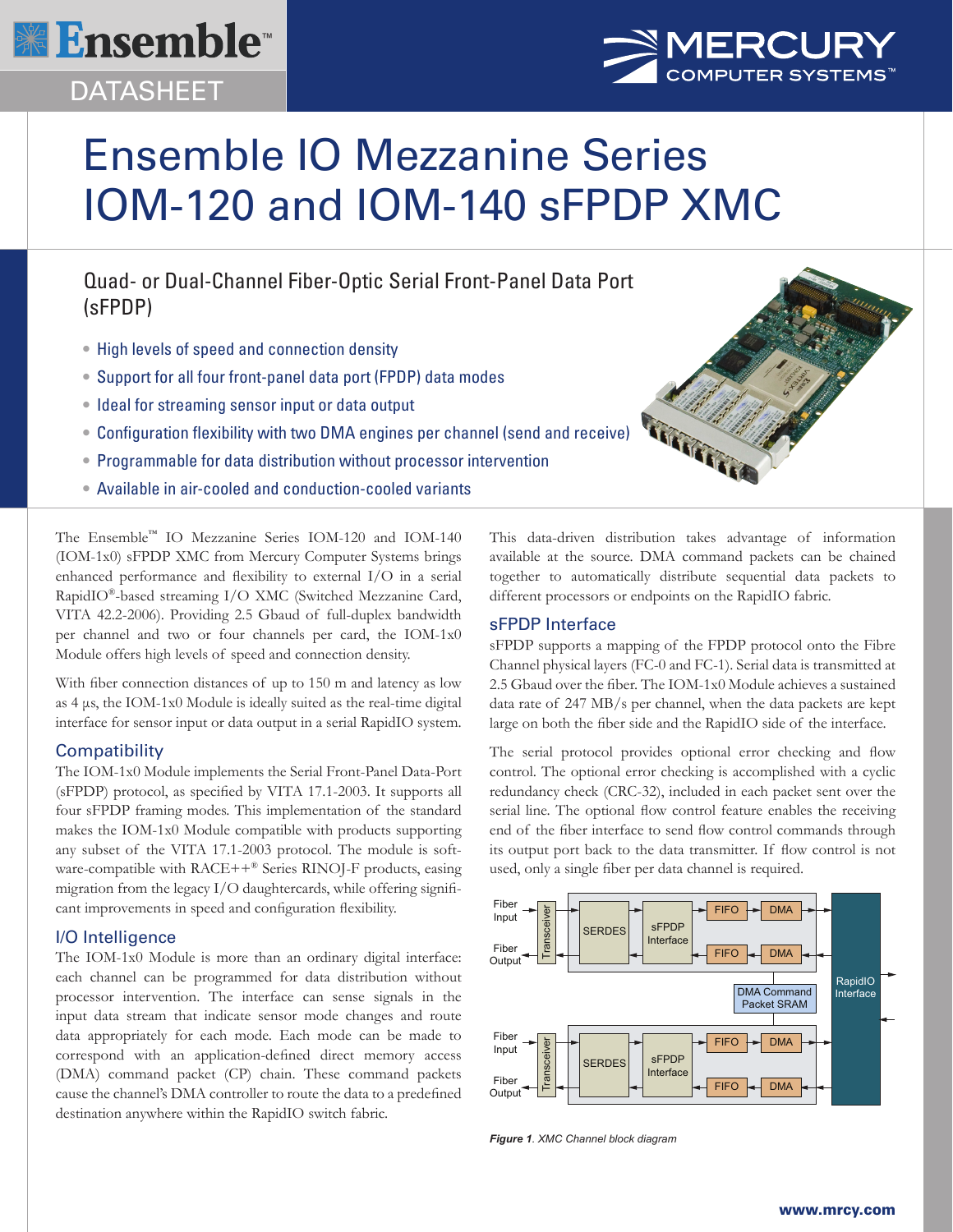The IOM-1x0 Module converts two or four channels of fullduplex sFPDP data into a single RapidIO channel. Because this device is implemented as XMC, it can occupy an XMCcompatible site on any modules that support serial RapidIO over the J5 connector.

#### **Linked-List DMA Controller**

The IOM-1x0 Module includes a linked-list DMA controller for intelligent control of data distribution. Lists of DMA command packets control the linked-list DMA controller. Because they are constructed once at setup time and can be initiated multiple times within the time-critical portion of the application, such chains of transfer requests are very valuable for repetitive, high-speed transfers. In many applications, once the DMA controller is set up, it can run autonomously, scattering or gathering data among a large number of processing nodes with no processor intervention.

#### I/O Management Software

Mercury provides a data transfer facility layered on top of the standard Mercury Interprocessor Communication System (ICS). This facility consists of a set of user-callable I/O control functions. These functions are used to define I/O transfer requests (DMA command packets) and to link such requests into a chain that is then automatically executed by the designated I/O device.

Each command packet (CP) specifies the RapidIO route, address, and maximum word count for the transfer, as well as some control information. The route in each CP can specify either a single RapidIO endpoint or, in the case of an input stream, multiple RapidIO endpoints. By chaining command packets together into a linked list, an incoming stream can be parceled out among a large number of endpoints. Transfers of up to 4 GB in length can be implemented.

Synchronization between the IOM-1x0 Module and the application program can be accomplished by queuing a transfer request that includes status information at the desired synchronization point in the DMA chain. This block of status information is written to the local memory of the synchronizing processor. The processor can then poll on the receiving memory location for block of status information. The IOM-1x0 Module can also be synchronized with a processor via mailbox interrupts.

#### Data-Frame Management

The IOM-1x0 Module allows the sensor to frame data into "epochs." Any sensor can define its own epoch boundary based on what makes sense for that type of sensor and on how the data will be used by the processing system. In the case of radar data, these epochs are likely to be coherent processing intervals. In the case of images, an epoch is likely to be a line or a frame of an image.

The IOM-1x0 Module supports the four sFPDP data-framing options: unframed, single-frame, dynamic-size repeating frame, and fixed-size repeating frame.

# Data-Driven Frame Processing

Many modern sensors change modes during operation. When a sensor changes modes, the processing system must make the corresponding mode change at the correct time. The sensor can also use the first word of each epoch to indicate its current mode. The IOM-1x0 Module in "cable header" mode can use this word to index to a particular DMA command packet chain, then initiate the chain without processor intervention. (See Figure 2.) This allows each configuration of the sensor to have a dedicated DMA chain and a completely different data distribution from other modes.



*Figure 2. XMC CMA CP Chain*

When the sensor mode changes are known in advance, the IOM-1x0 Module can be programmed to switch DMA chains for the next mode through the use of branching at the end of an sFPDP frame or "epoch." This branching capability can also be used for error handling, when the end of the sFPDP frame occurs before it is expected.

With some input interfaces, missing or extra data can cause the interface to lose sync with an input data stream until a processor intervenes. The IOM-1x0 Module minimizes the system upset by localizing the effects of anomalies in the input stream. To do this, the module can re-synchronize its DMA controller to the incoming data at each data frame (epoch boundary). This re-synchronization is done by the hardware with no processor intervention. In the event that an end-of-epoch marker is lost due to a media error, the maximum word count in the DMA CP prevents data from being written past the end of the buffer.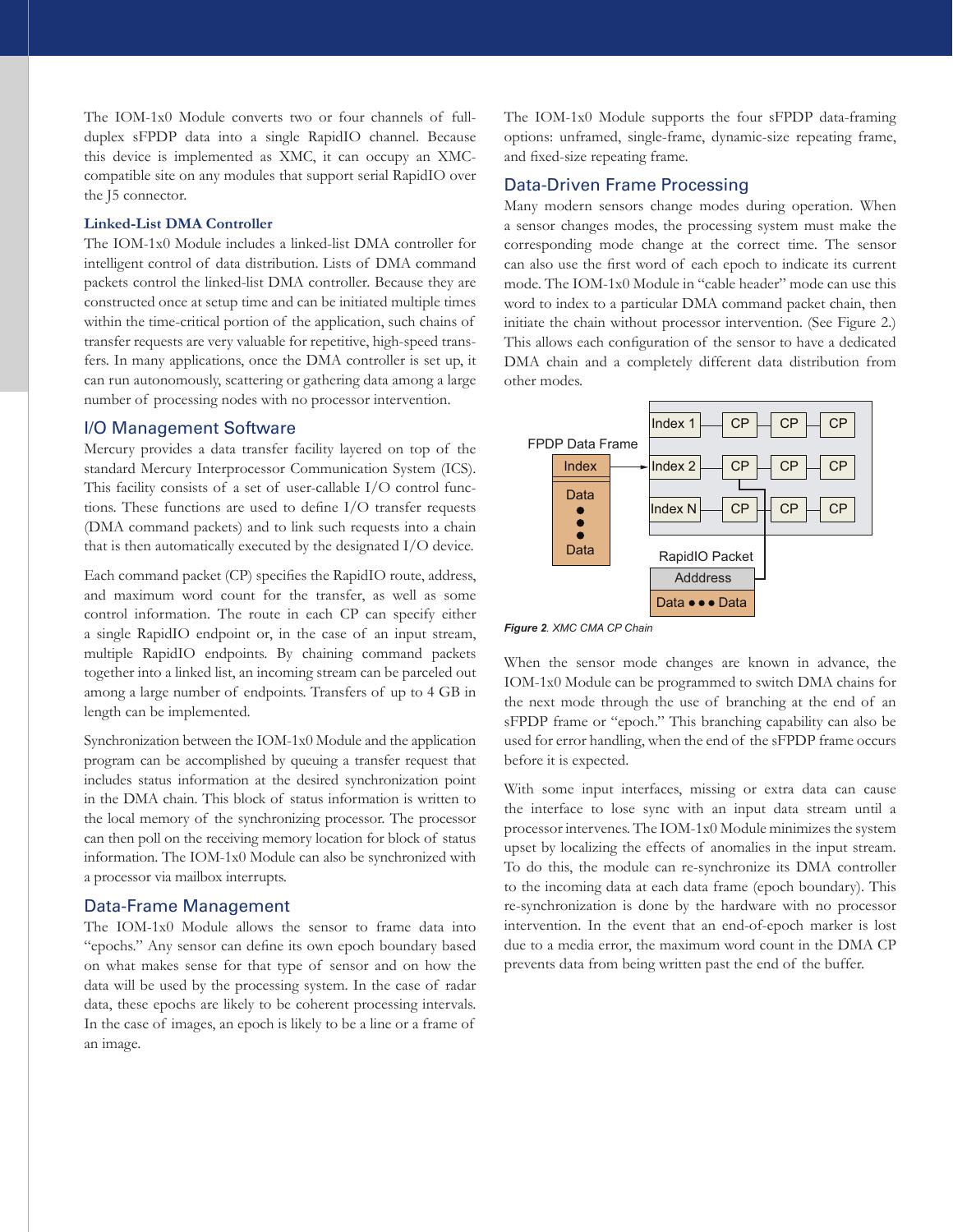#### Conquering Latency

The IOM-1x0 Module can be configured to give a latency of less than 4 μs from when data arrives at the interface to when it is on a processing node ready to be processed. The main feature that enables this low latency is the linked-list DMA CP processing of the IOM-1x0 Module's DMA controller. By cycling through lists of DMA commands created during initialization, the module can autonomously distribute the data without any processor intervention.

Two additional features ensure that low-latency operation is maintained. First, a programmable threshold tells the DMA controller when to start emptying its input FIFO. If the FIFO has more than the specified amount of data, the DMA controller starts emptying the FIFO. Second, the IOM-1x0 Module includes a programmable timer that causes any remaining data to be emptied from the input FIFO, if no input data arrives within the specified length of time.

## Full-Duplex Operation

Each interface can operate in full-duplex mode. In addition, there are separate DMA controllers for transmit and receive on each channel, that is, two DMA controllers per channel (up to eight per card). If desired, transmit and receive can be synchronized on each channel.

## Copy Mode

The IOM-1x0 Module can loop any data arriving through its receive fibers directly onto its corresponding transmit fiber. Copy mode is useful for systems in which it is desirable to record the incoming data. When copy mode is enabled, the module can both distribute the data to nodes and pass it on to another device or chassis for recording.

# **Specifications**

#### **Supported Configurations**

Ensemble HCD5220 with Serial RapidIO XMC option Ensemble HCD6220 with Serial RapidIO XMC option Ensemble SFM7180

#### **Configuration Options**

| Channels       | $2$ or $4$                                                  |  |  |
|----------------|-------------------------------------------------------------|--|--|
|                | Serial RapidIO interface Configurable to 2.5 or 3.125 Gbaud |  |  |
| Media          | $62.5/125$ or $50/125$ micron                               |  |  |
| Wavelength     | $850$ nm                                                    |  |  |
| Connector type | LC.                                                         |  |  |
| Distance       | Up to 150 m, depending on configuration                     |  |  |

#### **Software Support**

MultiCore Plus® (MCP) Driver software package for MCP included ICS package required

#### **Electrical**

| FIFO channel                  |                                              |                            |  |
|-------------------------------|----------------------------------------------|----------------------------|--|
| Input                         |                                              | 16K x 35 bits              |  |
| Output                        |                                              | $2K \times 34$ bits        |  |
| DMA command packets SRAM      |                                              | 128K x 32 bits per channel |  |
| Data rate                     |                                              | 2.500 or 1.0625 Gbaud      |  |
| Power Dissipation             |                                              |                            |  |
| 2-channel                     |                                              | 8W (approximately)         |  |
| 4-channel                     |                                              | 12W (typical)              |  |
| Mechanical                    |                                              |                            |  |
| <b>XMC Style Daughtercard</b> |                                              |                            |  |
| Size                          |                                              | $6.5$ " x $2.9$ "          |  |
| Environmental                 |                                              |                            |  |
| Air Cooled L0 Commercial      |                                              |                            |  |
| Temperature                   |                                              |                            |  |
|                               | Operating $0^{\circ}$ C to 40°C              |                            |  |
| Storage                       | -40°C to 85°C                                |                            |  |
| Humidity                      | 10-90% non-condensing                        |                            |  |
| Altitude                      |                                              |                            |  |
|                               | Operating 10,000 ft (maximum)                |                            |  |
| Shock                         |                                              |                            |  |
|                               | z-axis: 20g, 11 ms, half-sine;               |                            |  |
|                               | x-, y-axes: 32g, 11 ms, half-sine;           |                            |  |
| <b>Conduction Cooled L3</b>   |                                              |                            |  |
| Temperature                   |                                              |                            |  |
|                               | Operating $-40^{\circ}$ C to $+40^{\circ}$ C |                            |  |
| Storage                       | -55 $^{\circ}$ C to +125 $^{\circ}$ C        |                            |  |
| Humidity                      | 5-95% non-condensing, 100% condensing        |                            |  |
| Altitude                      |                                              |                            |  |
|                               | Operating 10,000 ft (maximum)                |                            |  |
| Shock                         |                                              |                            |  |
|                               | z-axis: 50g, 11 ms, half-sine;               |                            |  |
|                               | x-, y-axes: 80g, 11 ms, half-sine;           |                            |  |

\*Rugged L1 also available.